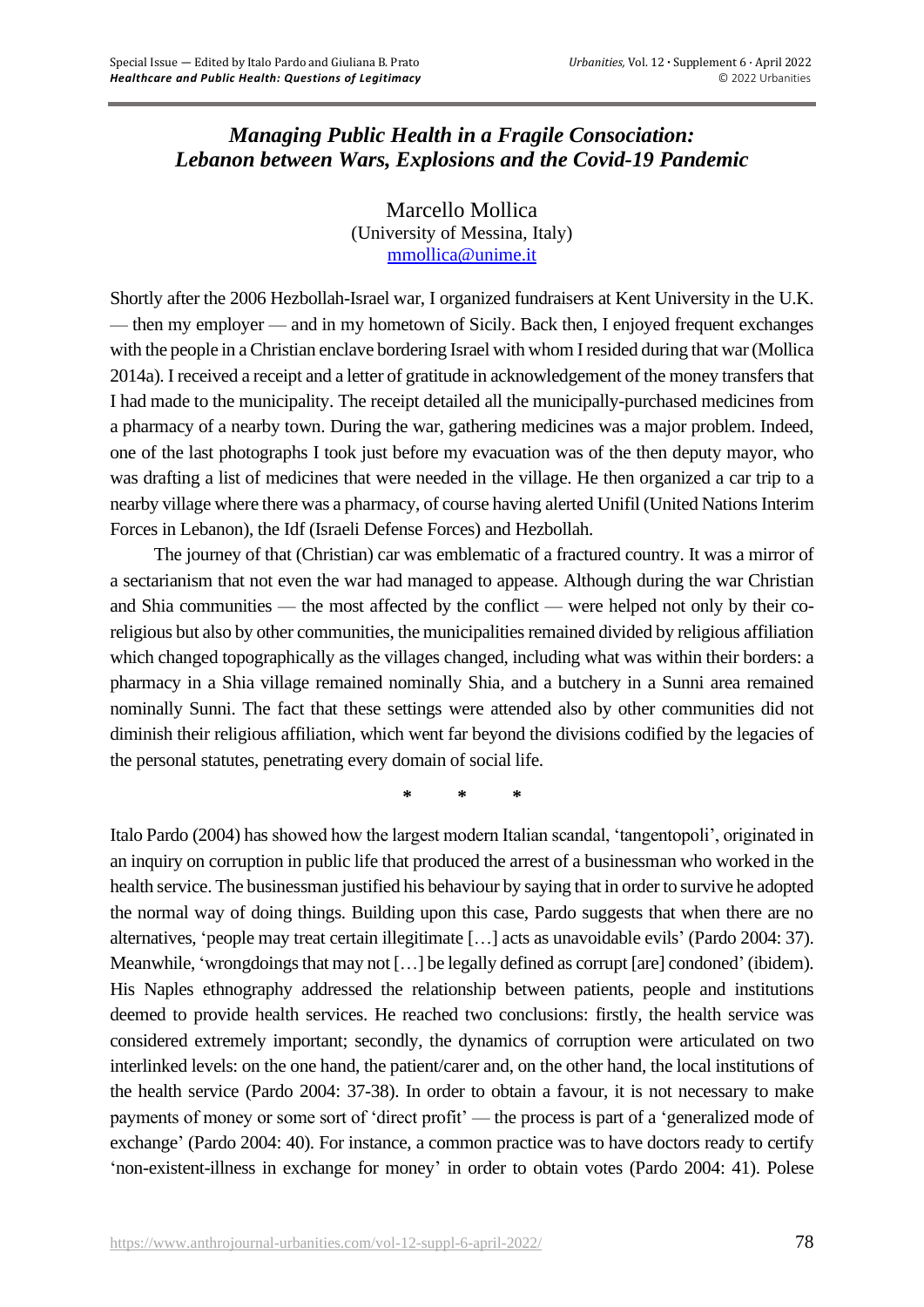(2014) shows that monetary payments in Ukrainian hospitals traversed several levels between gifts and bribes, depending on whether those payments were made after the provision of health services or as a pre-requisite to obtaining healthcare. The exchange of money/gifts in the healthcare sector does not necessarily imply the prevalence of corrupt practices. The degree to which these gifts/payments become a barrier to obtaining health services classifies the system as corrupt.

Similar dynamics can be found in Lebanon, where the relationship between patients and doctors and with health provider institutions is regularly based upon informal relations. In my fieldwork, I came across stories of votes exchanged for support. Illustrating this point, Cammet (2014) shows that activists for a political party ensure greater access to finance for healthcare than non-politically-affiliated individuals. Political parties broker access to healthcare by interceding on behalf of their supporters with the minister of public health, with the syndicate of pharmacists and doctors and with privately-owned clinics and hospitals. This brokerage of healthcare services can increase the degree of intra-sectarian party competition. For instance, some Christian political parties stepped up their inter-party competition for the loyalty of supporters in their constituencies by building a mutual fund programme whereby subscribers gain access to healthcare and private insurance schemes at discounted prices (Cammet 2014, Helou 2020).

**\* \* \***

Pardo argues also that 'we need to understand, with Weber, that the authority to rule depends on recognition of rulers' legitimacy across society' (Pardo 2000 quoted in Pardo and Prato 2019: 1-2) and that legitimacy's 'contours may change over time alongside changes in people's values and moral expectations' (Pardo 2019: 3). In such a frame, 'political and governmental bodies that fail to respond to the instances of citizenship [contributes] to widening the distance between rulers and the ruled' (Pardo and Prato 2019: 5-6). In turn, 'when rulers lose legitimacy […] their power' (Pardo and Prato 2019: 6) becomes authoritarian. This is virulent in democratic societies (ibidem), but is manifested also in the Lebanese context, above all during the incumbent Covid-19 pandemic.

The history of modern Lebanon has long been marked by tensions among and within the religious sects that hold a share of power and the overarching national structures. This follows a model based upon religious affiliations, not on normal democratic electoral rules. Such a model has taken a sectarian path that takes into consideration transnational loyalties which, at times, are stronger than national loyalties. The tension is proportional to the way in which foreign money is, first, internally allocated and, then, legitimized. This was the case with the tension that followed the support that Lebanese communities received after the 2006 War (Mollica 2014b). More recently, it has been the case with the rhetoric around the introduction of Covid-19 vaccines.

This tension is apparent in South Lebanon, where Hezbollah's post-conflict strategies of reconstruction have been legitimated (Mollica 2010, 2014b). These strategies have eroded the rule of law and its interpretation (Mollica 2019). But this also seems to be the case with the reaction of Lebanese diasporic communities to the explosion of the summer 2020 in Beirut. This process becomes visible when communal loyalties overcome individual needs, thus bypassing state legal codes (Mollica 2019). Given the perceived absence of the state, formally illegal customary actions are regarded as legitimate, as the sectarian reactions to the pandemic has recently proved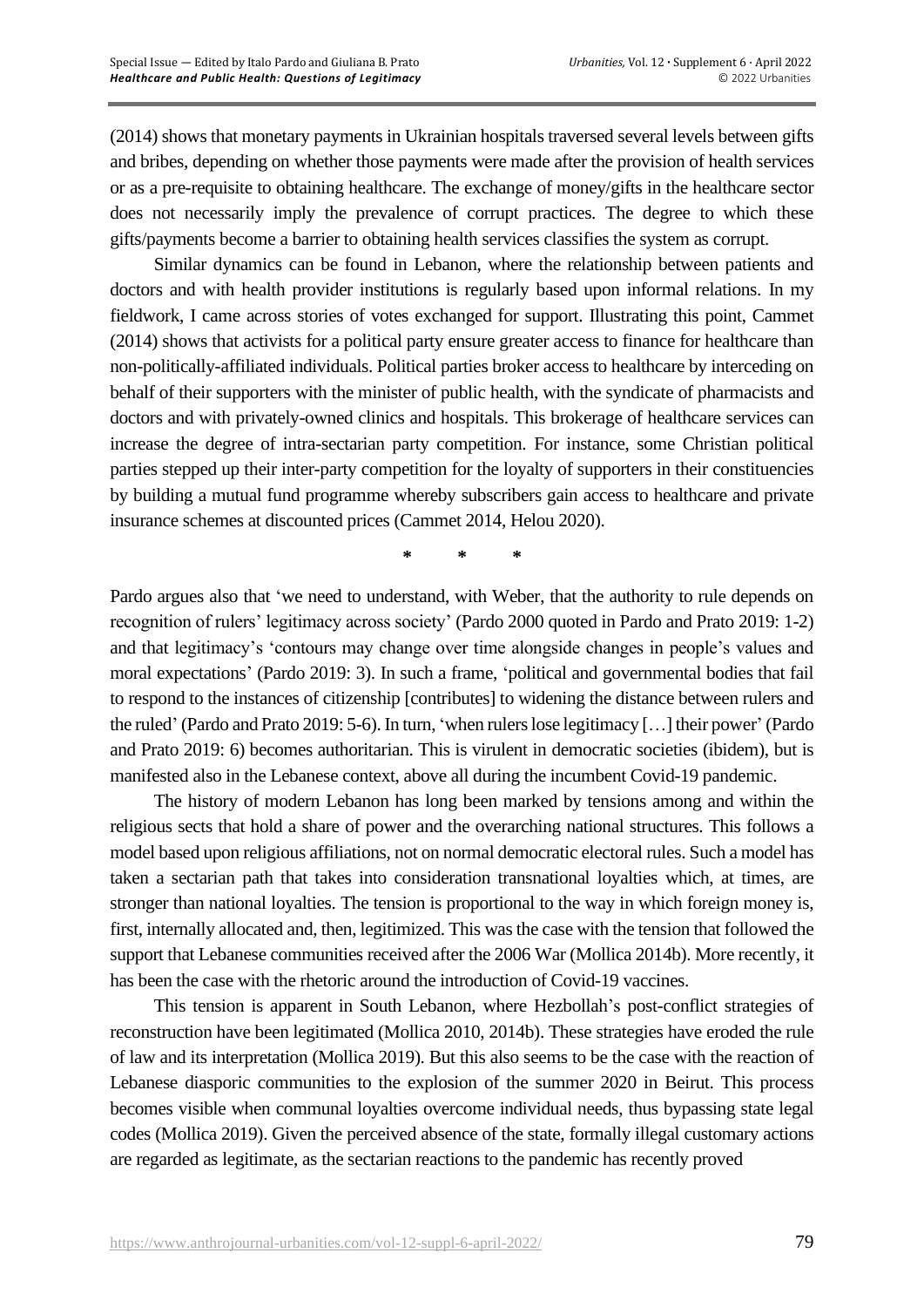## **\* \* \***

Since 2006, I have collected data on Lebanon and have periodically discussed the unfolding events with my informants. Now, due to the Lebanese government-imposed Covid-19 restrictions and the resultant difficulties in doing fieldwork, we speak via Skype. Recently, we have re-discussed the aforementioned 16-year-old photograph in light of the last Lebanese events. That photograph was taken at the beginning of the third week of the war. A few days later, the situation worsened. Following the closure of the village's bakery, local authorities had to ration bread as it was difficult to go to the Shia village of Naqoura. The supplies of medicines also became scarce. Then, the locals were told to go north of the Litani River to get medicine, which was an impossible journey because the Idf bombed all the bridges. The relatives of local people who resided in Beirut and some NGOs sent medicines, which remained trapped north of the Litani and reached the village only a week later.

Having commented on that photograph and heard my explanation of my new research project, the former deputy mayor shared with me his doubts about the way the Lebanon was reacting to the pandemic. He said:

'In 2006, we had a government, we had money, people could buy medicines. Today, because of the corruption, we have no money, nobody can help' (former deputy mayor, June 2021, Skype videocall; henceforth fvm).

He was critical about the political vacuum in Lebanon. He thought that the situation was worse than during the 2006 war, for then at least there was a government. In terms of responsibility, external factors emerged, matching a long-lasting narrative. He blamed other countries because they were not helping Lebanon.

'My friends are dying because they have no oxygen machines. What are the big countries doing, we need them to bring medicines to the Lebanese people via *their* [italics added] NGOs?' (fvm).

He claimed that major countries were punishing the Lebanese people who were trying to hold their politicians accountable. Indeed, a number of Lebanese politicians are involved in major scandals and are placed on the black lists of several Western states. On a local level, the incompetence of the political élite has had a devastating impact.

'The black market is everywhere; it is a jungle. Even if vaccinations are now getting somehow available, people get drunk and use drugs' (fvm).

Sectarianism is as present as before, above all in decentralized areas where the consociational construction meets real life. There, sectarian dynamics are at work and local customs are deemed stronger than the national law. What happened with the vaccine distribution in South Lebanon is a case in point. As the deputy mayor said:

'In a South Lebanese Sunni village, not far from my village, the locals got 1000 doses of vaccine without any registration'.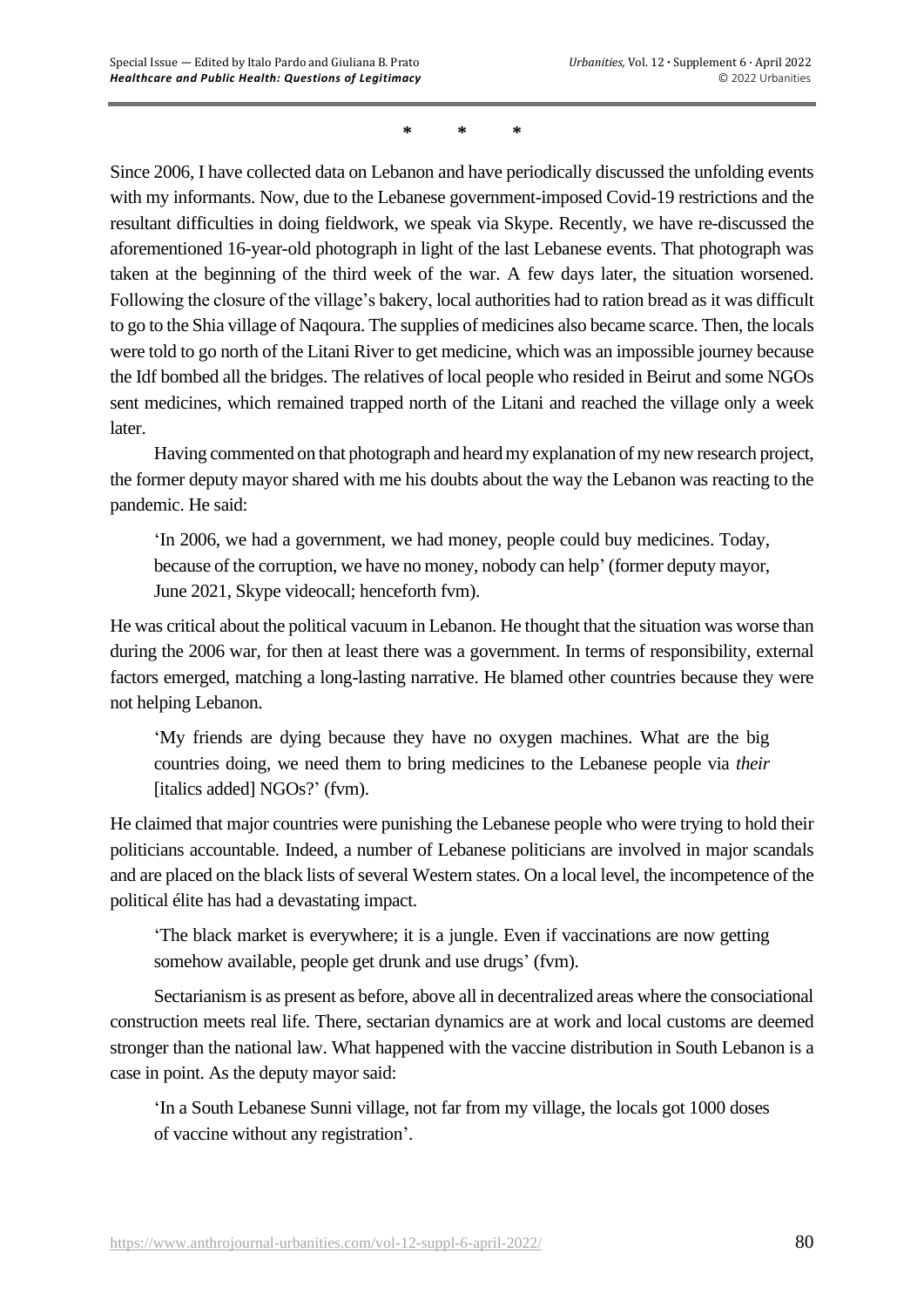This happened because a Sunni political leader helped them. Other Christian informants I spoke to also pointed out that even Shia and Druze leadership helped their communities with the vaccinations, bypassing state delays. This, however, was not the case for most Christian communities. This problem was linked with other problems, such as endemic power-cuts, lack of medical supplies, rising of poverty, shortage of water, increasing difficulties with internet access and education being often out of reach. Finally, this overlaps with the belief that the currency reserves kept in the country's Central Bank are at a critical level.

When considering the contemporary political management of public health, it is important to contextualize the events. As a colleague from Beirut has recently suggested, the issue is rooted in three factors: 1) the ability of the Lebanese Government to govern; 2) geopolitical interests and regional shifts; 3) communal reactions. After the 17 October 2019 Revolution, it became clear to many that there were no 'Lebanese people', but 'different sects'. Since then, political élites started playing a critical role. At the same time, people's disaffection towards the élite grew.

**\* \* \***

Most important, no persuasive verdict relating to Prime Minister Rafiq Hariri's assassination (14 February 2005) was issued. Hezbollah gained popularity among many Lebanese communities and several international actors following the July 2006 war, but this popularity diminished following Hezbollah's potential complicity in the Hariri assassination. Hezbollah rejected the establishment of an international Special Tribunal for Lebanon to try the perpetrators of the Hariri assassination and withdrew from the Government. As a spill-over effect, frictions entered the regional arena. The Doha agreement of 22 May 2008 was marked by a political consensus, following Hezbollah's 7 May 2008 invasion of Beirut. The subsequent round of National elections in 2009 proved to be the most expensive Lebanese elections. Money was channelled into Lebanon, which was followed across the country by an increase in the private Hezbollah institutions; that is, hospitals and clinics (Mollica 2014b).

The 2011 Arab Spring and the associated regional shifts brought about changes in Lebanon. Egypt's regime change and the Syrian War affected the regional power balances. Initially, money flew into Lebanon, as Hezbollah participated in the Syrian conflict (Panchetti and Mollica 2019). The Lebanese Central Bank seemed capable of managing finances. However, since 2011, Lebanon's balance of payments became consistently negative (Helou 2021, 2022). The involvement of Hezbollah in the war reduced the entry of money into Lebanon. Iran did not invest in Lebanon as before, but started investing directly in Syria. Even for the Arab countries Lebanon was no longer a priority. Since 2015, the economic situation has worsened. In the summer of 2019, a growing gap between the official exchange rate of the Lebanese Lira to the Dollar started taking shape (Helou 2021, 2022). The 17 October 2019 Revolution occurred with the persistent imposition of flat taxes — triggered by a proposal of a \$6 monthly tax on Whatsapp calls — as opposed to progressive taxation. Unsustainable national debt, dwindling foreign currency reserves in the central bank, a consistent negative balance of trade as of 1990 and a set of distorted public finance policies exacerbated an already difficult situation (ibid). For the first-time, people organized themselves in a bottom-up non-sectarian way. A rise of socio-economic demands ensued. Then, the Covid-19 pandemic struck. By 7 March 2020, the Government defaulted on its sovereign debt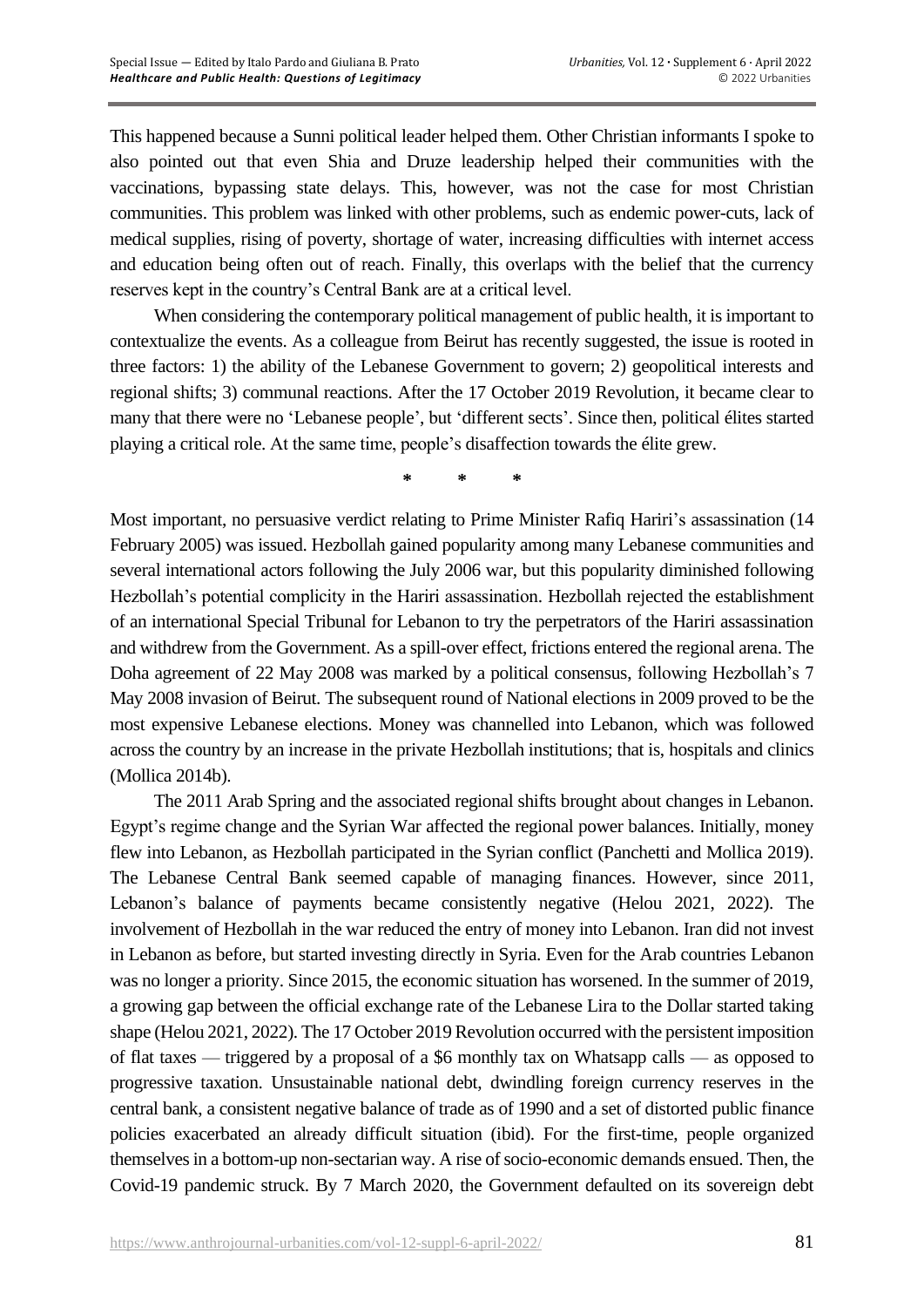payments, declaring insolvency. Depositors could no longer withdraw their U.S. Dollars from their accounts, but certain amounts in Dollars became denominated in Lebanese Liras, thereby implementing an unspoken haircut on deposits and unspoken capital controls (Helou 2021, 2022).

These processes had a significant impact on the health sector. The pandemic hit Lebanon fast. It took two weeks from the detection of the first Covid-19 case for a lockdown to be imposed to. Still, at the start of the pandemic things were somehow under control. Hospitals could get medicines and the Central Bank could transfer money for medications. But hospitals were calling for the state to help pay debts. Normally, in Lebanon, hospitals admit patients with the following health plans: 1. the National Social Security Fund; 2. patients' coverage from the Ministry of Public Health; 3. private health insurance. Once the situation got worse, private hospitals stopped admitting patients under the first two health plans.

Everything, from gasoline to clothing and hospitalization, was impacted by the rise of the U.S. Dollar. This happened because 90% of Lebanese consumption was based on import and Lebanon could no longer use its dwindling Dollar reserves; so, the Central Bank stopped spending money on essential items. In 2020, all prices rose again in Lebanon, following tourist arrivals. On Christmas 2020, political authorities opened up the country because Lebanon needed money. But then another lockdown was imposed.

Meanwhile, on 4 August 2020, another dramatic event had taken place: Beirut port explosion. It was quantified as the largest non-nuclear explosion in the history of the planet. The explosion was followed by a new wave of international support. As a colleague from a Lebanese university, pointed out:

'Despite the damaged area being mainly Christian, casualties were from all communities; and this impacted everyone. A lot of money flew into the country; political parties tried to get money; the diaspora got involved again'.

Everyone felt impacted because casualties affected all sects. However, the position of some political parties about the explosion was ambiguous. As the same informant pointed out referring to a longestablished situation,

'it was the fragmentation of the system that had to be blamed for the explosion, because nobody knows who allowed the chemicals to be stored there; there are no memos about that while three different ministers, belonging to different political parties, held their positions since the chemicals were stored there.'

Following the explosion, international attention returned to Lebanon and mobilization resumed. Local people and students helped with the relief effort. The emotional support intensified. However, after a few months the country moved back to what some informants called a 'state of chaos'.

**\* \* \***

The chaos increased the fragmentation. Communities polarized again opening the door to the old sectarian narrative to which the ambiguous attitudes of the élites added. These ambiguities built upon what an informant called the 'sectarian mind'. On a different level, at one point during the pandemic, the Maronite Patriarch asked his priests in Lebanon to stop praying in churches. Some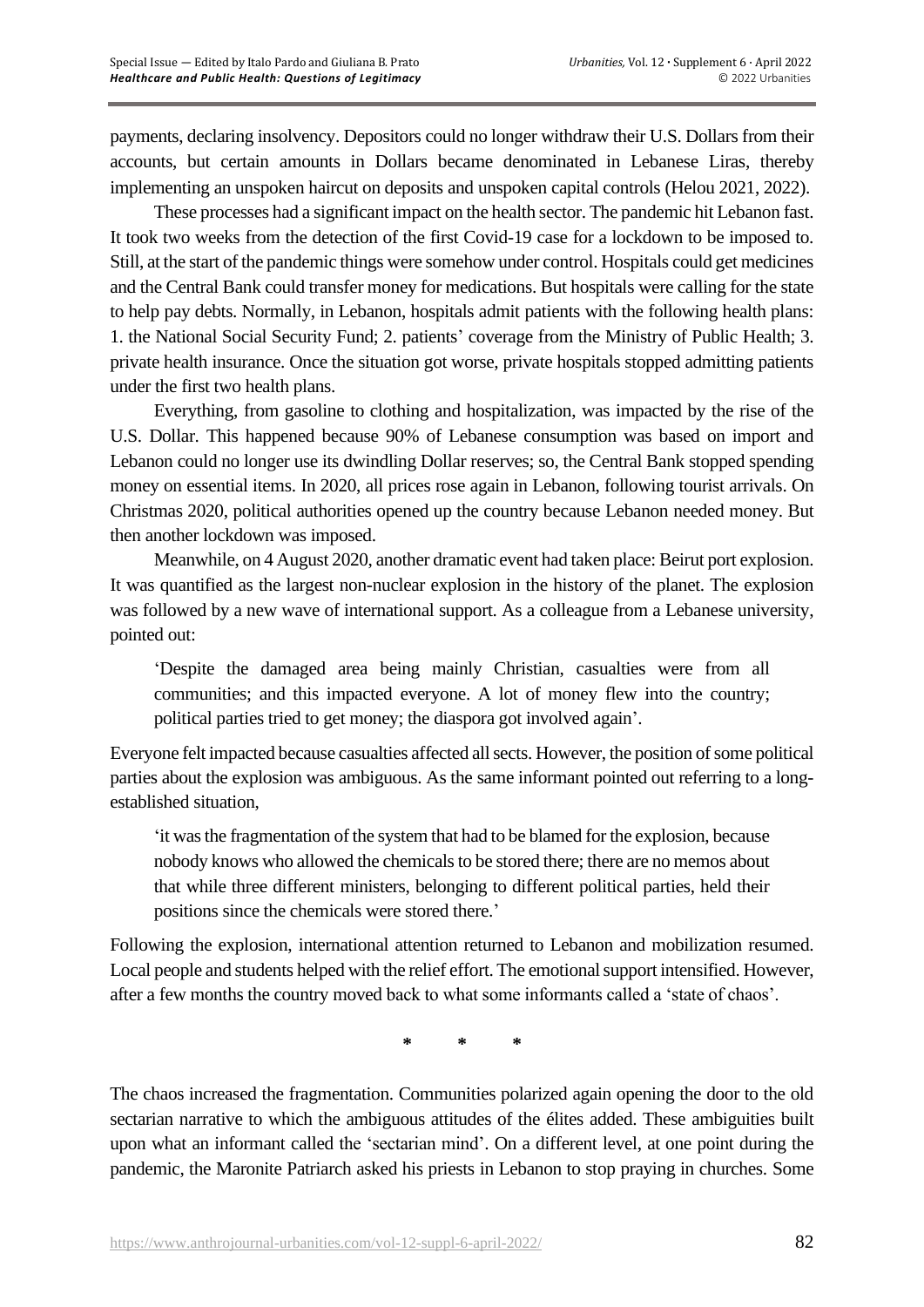Christians replied that Muslims were still praying in their Mosques, which reflected the need for policies that establish sectarian parity in the practices. However, the Secretary General of the Shia party of Hezbollah, Hassan Nasrallah, explicitly stated that he wanted Hezbollah supporters to consider the fight against Covid-19 as a Jihad. He asked people to avoid public gatherings that included rituals, funerals and other religious processions.

The relationship between religious practices and the management of health was also an intradenominational problem. A key challenge for the Maronite church pertained to the Communion during religious service. The Maronite patriarch granted permission for the faithful to receive the Eucharist from clergymen during service and then self-administer the Communion, to minimize the risk of infections. Some Maronite clergymen refused these newly-proposed measures on the ground that they violated the sanctity of the Communion.

**\* \* \***

One of the most interesting scenes of the film *Under the Bombs* (2007), shot in the wake of Idf bombardment of South Lebanon, is that of a taxi-driver approaching an NGO ship in the port of Sidon. The ship is unloading medicine and the man tries to convince one of the workers to give him some medicines, claiming that they are for a sick relative. He was lying, and we can guess what he could have done if the cooperant had given him the medicines. This scene came to my mind when an informant told me that the Government had no money left, not even to buy masks to distribute to workers in vital sectors.

In my last interview with the former deputy mayor, he raised the issue of vaccines being distributed according to sectarian lines. Once vaccines became available, Lebanese politicians tried to get them, to distribute in their constituencies. The Sinovac vaccine entered the country via Hezbollah; Sputnik entered the Beqaa through a local politician. Moreover, China offered 150,000 doses of Sinovac to the Lebanese Army. The idea of donors was however magnified through a consortium of universities. One of them, the Lebanese American University (LAU), received a donation of a million dollar from Bahaa Hariri to buy Pfizer vaccines through the Lebanese government for its faculty, staff and students.

The impact of Covid-19 has deepened the Lebanese chasms. The international extensions of the local factions added to the fragmented nature of the Lebanese political identity. This exacerbated the role of religion in the management of public health, while the management of the pandemic threatened the fragile Lebanese system. Narratives and ambiguities widened then the gap between religious groups and between them and the central government. Fitting a tradition of sectarianism, the pandemic enhanced the tensions which traditionally have become more manifest at times of crisis.

## **References**

- Cammet, M. 2014. *Compassionate Communalism: Welfare and Sectarianism in Lebanon.* Ithaca: Cornell University Press.
- Helou, J. P. 2020. *Activism, Change and Sectarianism in the Free Patriotic Movement in Lebanon.* Cham: Palgrave MacMillan.